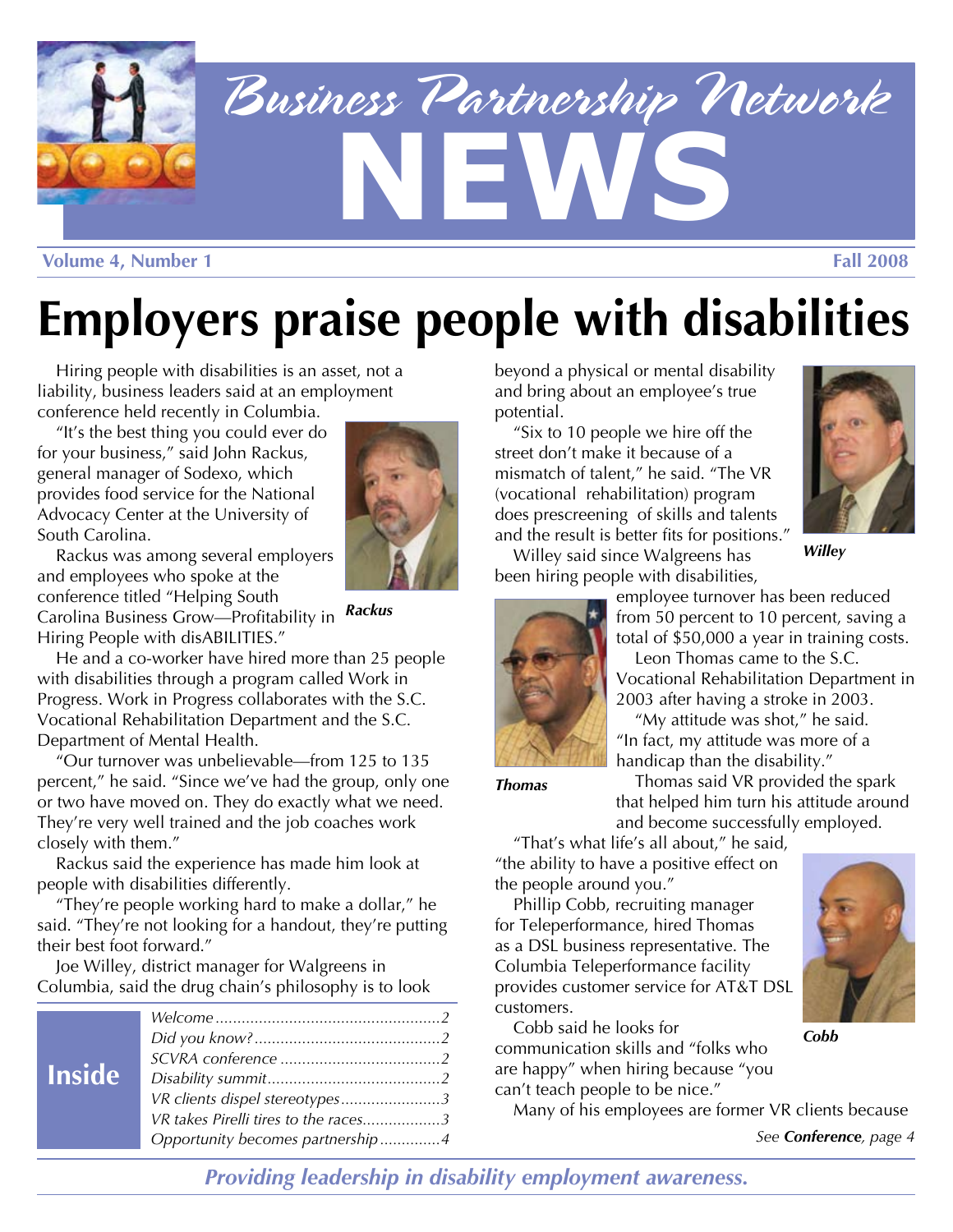### **Welcome!**

Welcome to our newest BPN members:

Anderson Hardwood Floors ASCO Valve Avery Dennison Baldor Electric Company City Market LLC Inc. Competition Sales Inc. DBW Fiber Corporation Deeco Metals Ebtron Inc. Emcon Technologies Fehrer Inc. Fiber Source Gexpro Greater Lake City Chamber of Commerce Hill Construction IHG–Irvin Hodson Group Industrial Packaging Group International Cotton LLC/ Logowear ITW Angleboard Kaydon Corporation Little River Electric Cooperative Palmetto Brick Co. Perfection Hytest Recyclogic Select Staffing Southeastern Wire Webster University ZF Commercial Suspension Systems and Components, LLC



### **Did you know?**

- The benefits of your BPN membership can save you time and money.
- Members receive an invitation for a free employee training on understanding the benefits of hiring people with disabilities, supervising people with disabilities, and information on available tax credits available.
- Members are eligible for a complimentary Rehabilitation Technology assessment to assist in making your facility more accessible and possibly more productive.
- Members receive an invitation to the S.C. Vocational Rehabilitation Association's annual conference, which offers great training for your staff, networking with other employers, the latest in assistive technology information, special advertising available in the program, publicity in publications associated with the conference, and an up-close and personal look at the lives that have been changed by employers hiring people with disabilities.
- Annual membership dues are only \$25 per company. Call (803) 896-6668 and start enjoying BPN membership today!

#### **SCVRA conference dates announced**

The S.C. Vocational Rehabilitation Association will hold its annual conference March 1–3 at the Marriott Hotel in Columbia.

The association is for people who support the public vocational rehabilitation program, which focuses on services leading to competitive employment for people with disabilities.

Officers for the Business Partnership Network will be elected at the meeting. Anyone interested in becoming an officer or serving on the SCVRA Conference Committee, BPN Membership Committee or Event Planning Committee should call Brenda Williams at (803) 896 6668 or e-mail dgraham@scvrd. state.sc.us.

#### **Summit opens doors for people with disabilities**

More than 250 leaders from businesses, non-profits, advocacy groups, academia, and federal, state and local agencies met in June for a summit on disability employment policy.

 Vision," featured more than 30 current trends transforming the The summit, "Transforming the American Workplace: A 21st Century speakers and presenters discussing American workplace. It provided a

unique dialogue on how the trends can be leveraged to open doors of opportunity for people with disabilities.

For more information, go to www.odepsummit.org.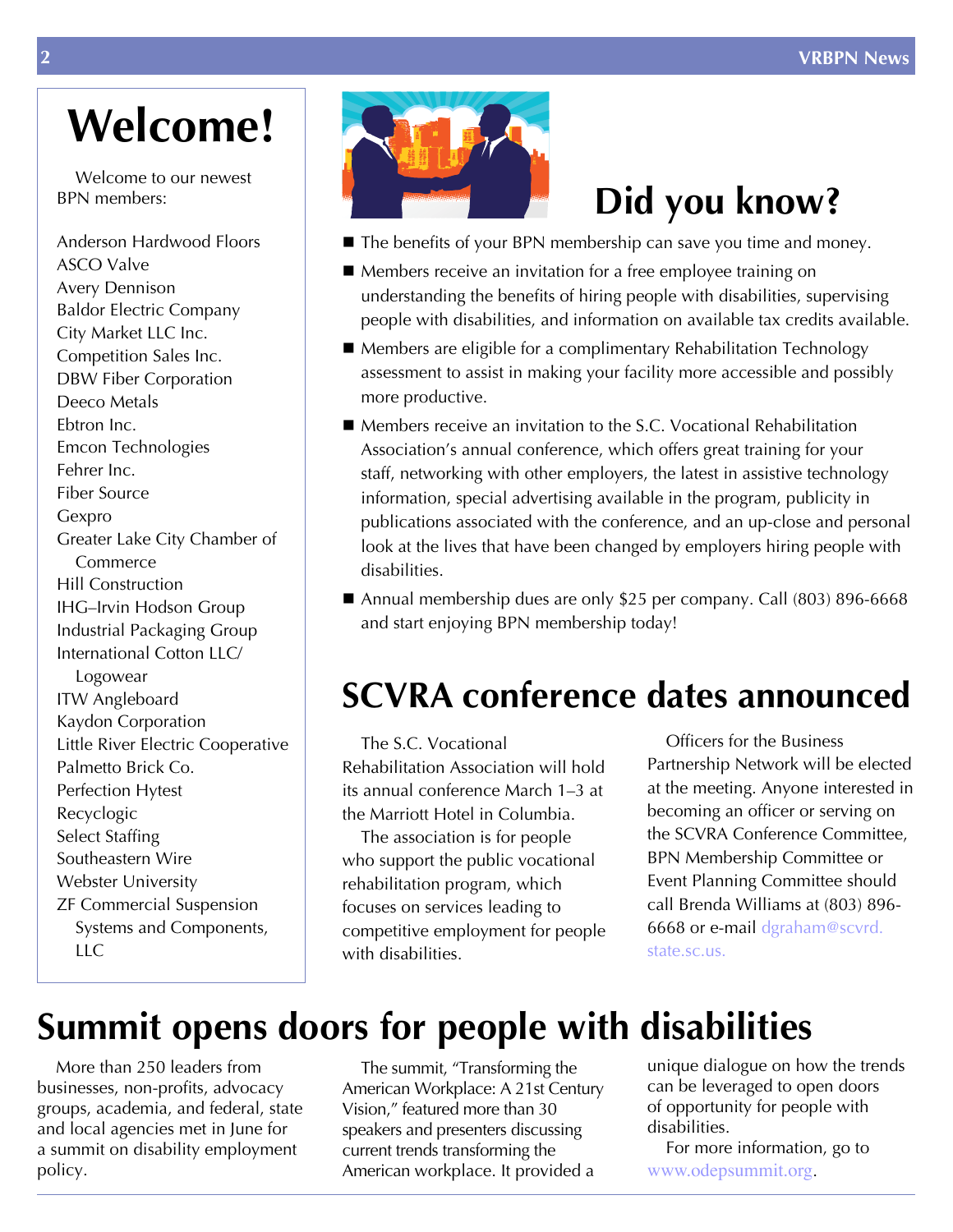## **VR clients dispel disability stereotypes**

Rick Rivers was skeptical four years ago the first time someone from the S.C. Vocational Rehabilitation Department approached him about working together.

All the stereotypes about people with disabilities came to the surface and Rivers, plant manager at EBTRON Inc. in Loris, said "I didn't know what to think."

"Quality is my number one priority," he said, and he wasn't going to jeopardize that.

But Michael Johnson, an SCVRD career planning and employment specialist, persisted.

"He was very kind and respectful," Rivers said. "I trusted him, so I agreed to look at a couple of things."

EBTRON makes thermal dispersion airflow measurement products. Cables are inserted into the HVAC system to measure the airflow and the temperature to ensure healthy indoor air quality and pressurize the building and reduce humidity.

Rivers needed someone to make those cables at a reasonable price. He agreed to give clients at the SCVRD's Conway Work Training Center a chance and was pleasantly surprised.

In the last year, eight clients have participated in community-based

 is published by the S.C. Vocational Rehabilitation Department, 1410 Boston Ave., does not discriminate against any race, *Business Partnership Network News*  P.O. Box 15, West Columbia, SC 29171-0015. In accordance with federal law, SCVRD

 color, sex, national origin, age or disability in employment or in provision of services.

Commissioner—Larry C. Bryant Editor—Sharon H. Kelly

evaluations and on the job training at the plant.

 training, "we can show them how we do it here and they training center," he With on-the-job can take it back to the said.

 Rivers said he's hired three clients.

 He said he's also been very impressed with his employees' acceptance of former clients.

 his water had been shut off. He had used water from the toilet One client came to work after tank to shave that morning.

 "My employees raised \$170 to get the water turned back on," he said. "It's really nice to see them reach out to somebody they



*A Conway VR client works on an EBTRON component* 

hardly know."

Steve Suggs, an SCVRD production associate has taken over supervision of the contract and Rivers said he has built on what Johnson started.

 "I get the quantity and quality I need and your clients get (the realwork experience) they need," he said.

#### **VR takes Pirelli tires to the races**

Clients at SCVRD's Beaufort Work Training Center came to the rescue recently when local employer Bob Woodman of Bob Woodman Tires needed to apply the Pirelli racing tire logo to 982 racing tires by hand.

The tires were used in the Ferrari Challenge Series and the Porsche Club of America racing events. They only last about 200 miles under high-powered road racing conditions.

More than 10 clients worked on the contract and earned stipends totaling \$1600 over a 12-week

period.

A former VR client is working at the tire store balancing tires.



*A client at the Beaufort Work Training Center demonstrates how the Pirelli logo is applied to the tires.*